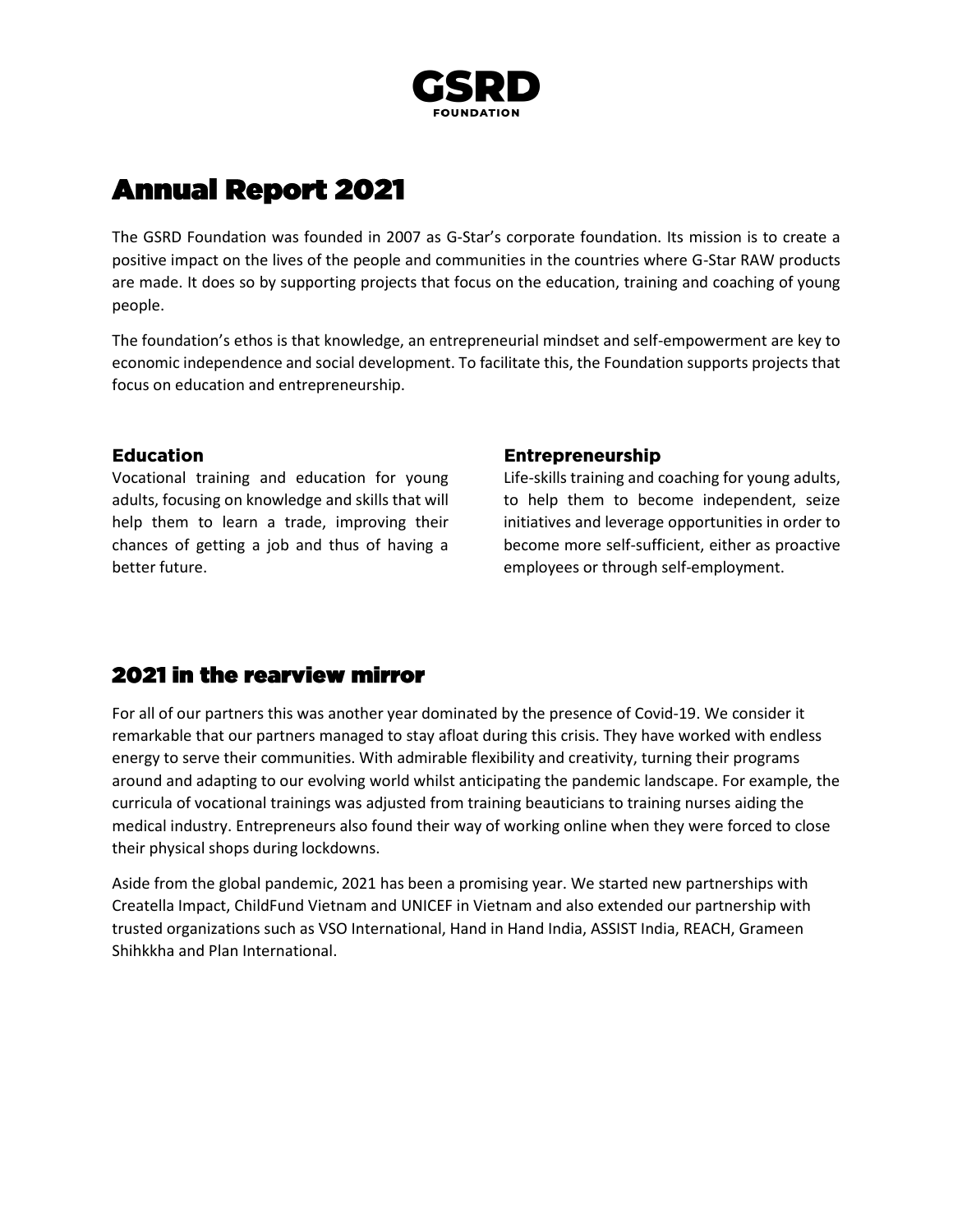

# CHINA INDIA O BANGLADESH  $\bullet$  vietnam

### The GSRD Foundation is active in four G-Star RAW production countries: Bangladesh, China, India and Vietnam.

#### **Bangladesh** •

- o Active since 2008
- o beneficiaries over the years
- o **[Currently 6 active projects](https://gsrd.com/bangladesh/)**
- China •
	- o Active since 2009
	- o beneficiaries over the years
	- o Currently 4 [active projects](https://gsrd.com/china/)
- India •
	- o Active since 2008
	- o beneficiaries over the years
	- o Currently 8 [active projects](https://gsrd.com/india/)
- Vietnam •
	- o Active since 2014
	- o over the years
	- o Currently 8 [active projects](https://gsrd.com/vietnam/)